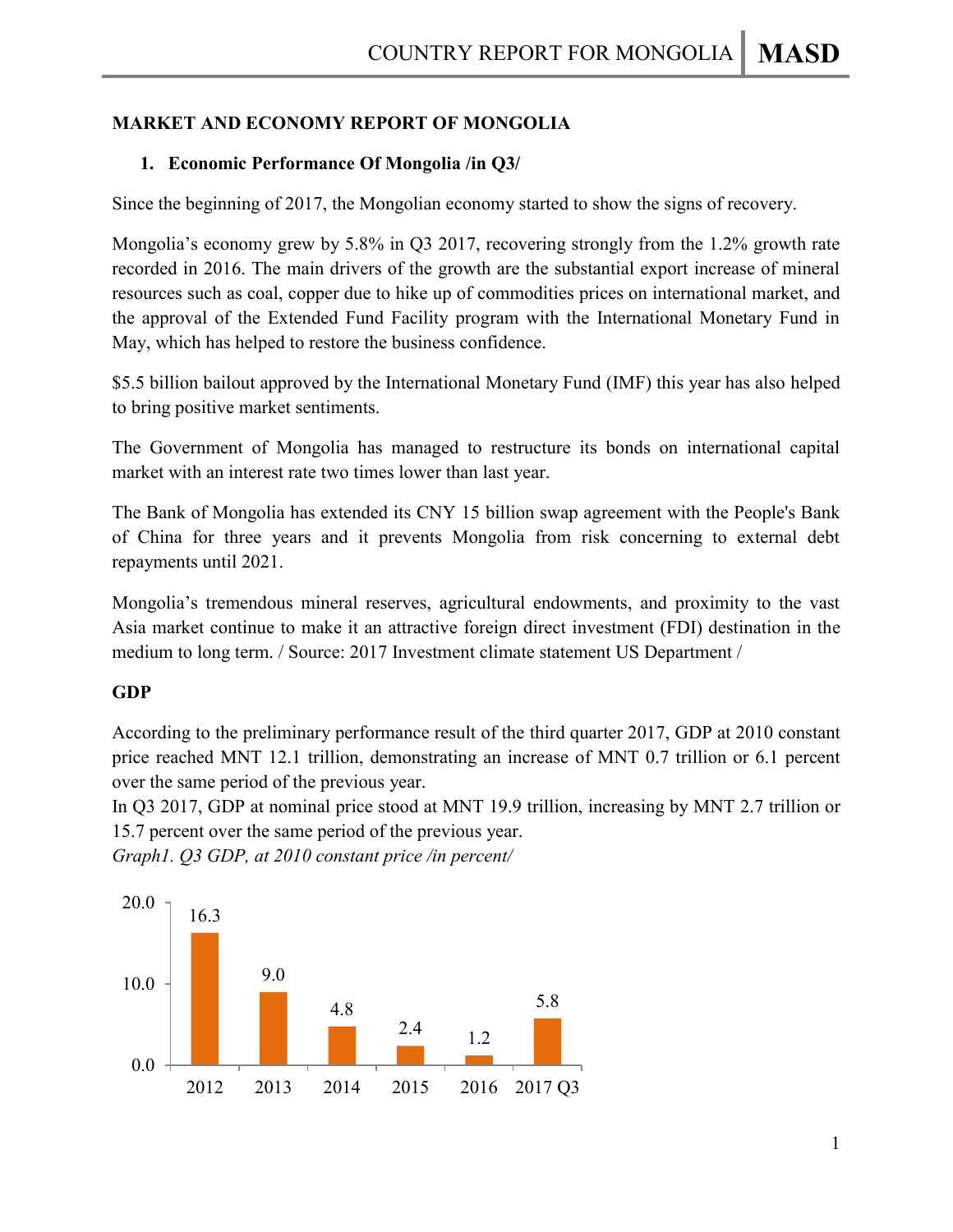



*Graph3. Q3 GDP, at nominal price /in percent/*



*Graph4. Q3 GDP, at nominal price /in trillion MNT/*

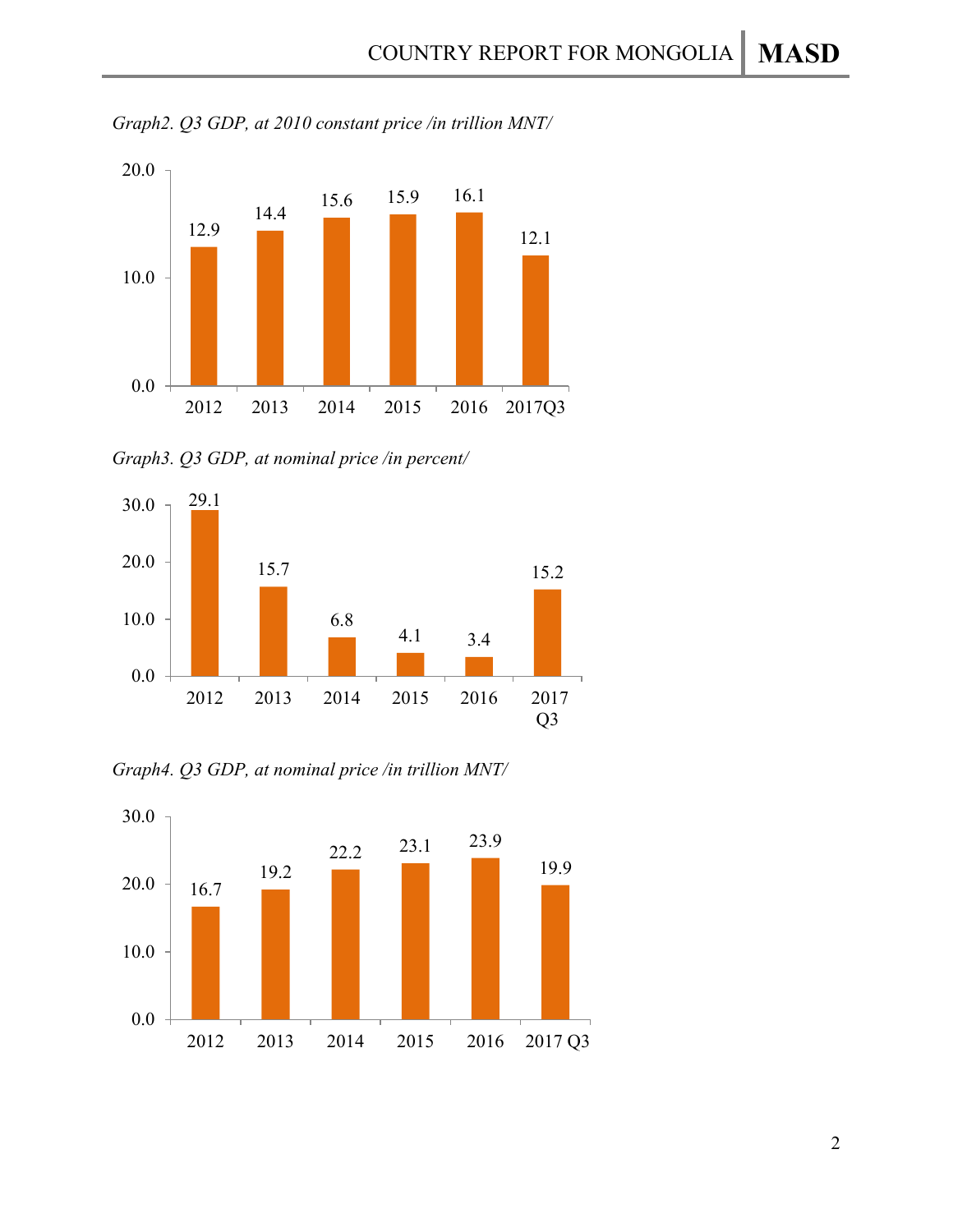### **Industrial production**

In September 2017, total production of industrial sector reached MNT 9.4 trillion increasing by MNT 2.6 trillion or 37.4 percent over the same period of previous year. This was mainly driven by the mining and extractive sector production which increased by MNT 2.1 trillion or 43.5 percent, while manufacturing sector rose by MNT 441.9 billion or 30.9 percent, electricity, heating and water supply by MNT 32.0 billion or 5.2 percent respectively.

|                                                             | 2016 I-IX | $2017$ I-IX | Δ       | 2017 I-IX<br>2016 I-IX |
|-------------------------------------------------------------|-----------|-------------|---------|------------------------|
| Total production of industrial sector /at<br>current price/ | 6.847.0   | 9.409.1     | 2.562.1 | 137.4%                 |
| Mining and extractive sector                                | 4.798.1   | 6.886.3     | 2.088.2 | 143.5%                 |
| Manufacturing sector                                        | 1.432.2   | 1.874.1     | 441.9   | 130.9%                 |
| Electricity, heating and, water supply                      | 616.6     | 648.6       | 32.0    | 105.2%                 |

*Table 1. Total production of industrial sector /in bn. MNT/*

Mining production reached MNT 6,886.3 billion in the first nine months of 2017, increasing by MNT 2,088.2 billion or 43.5 percent over the same period of the previous year. Coal mining grew the most by MNT 1,101.9 billion or by 148.2 percent while oil extraction increased by MNT 107.6 billion or by 33.9 percent, iron ore mining by MNT 802.6 billion or by 23.0 percent and, other minerals mining increased by MNT 13.2 billion or by 24.2 percent respectively. If we examine the composition of mining sector by sub-sectors, the weight of coal extraction has increased from 15.5 percent to 26.8 percent, while the weight of crude oil has decreased from 10.5 percent to 9.8 percent, the weight of iron ore from 72.9 percent to 62.4 percent over the same period of previous year.

## **Total general budget**

In the reporting month, the total equilibrated revenue and subsidies of general budget stood at MNT 5,035.1 billion, whereas the expenditure and net debt stood at MNT 5,773.0 billion, thus bringing the equilibrated balance of general budget at MNT 737.9 billion in deficit which equals to 30.8 percent of planned amount or shrinking the deficit plan by MNT 1,655.6 billion.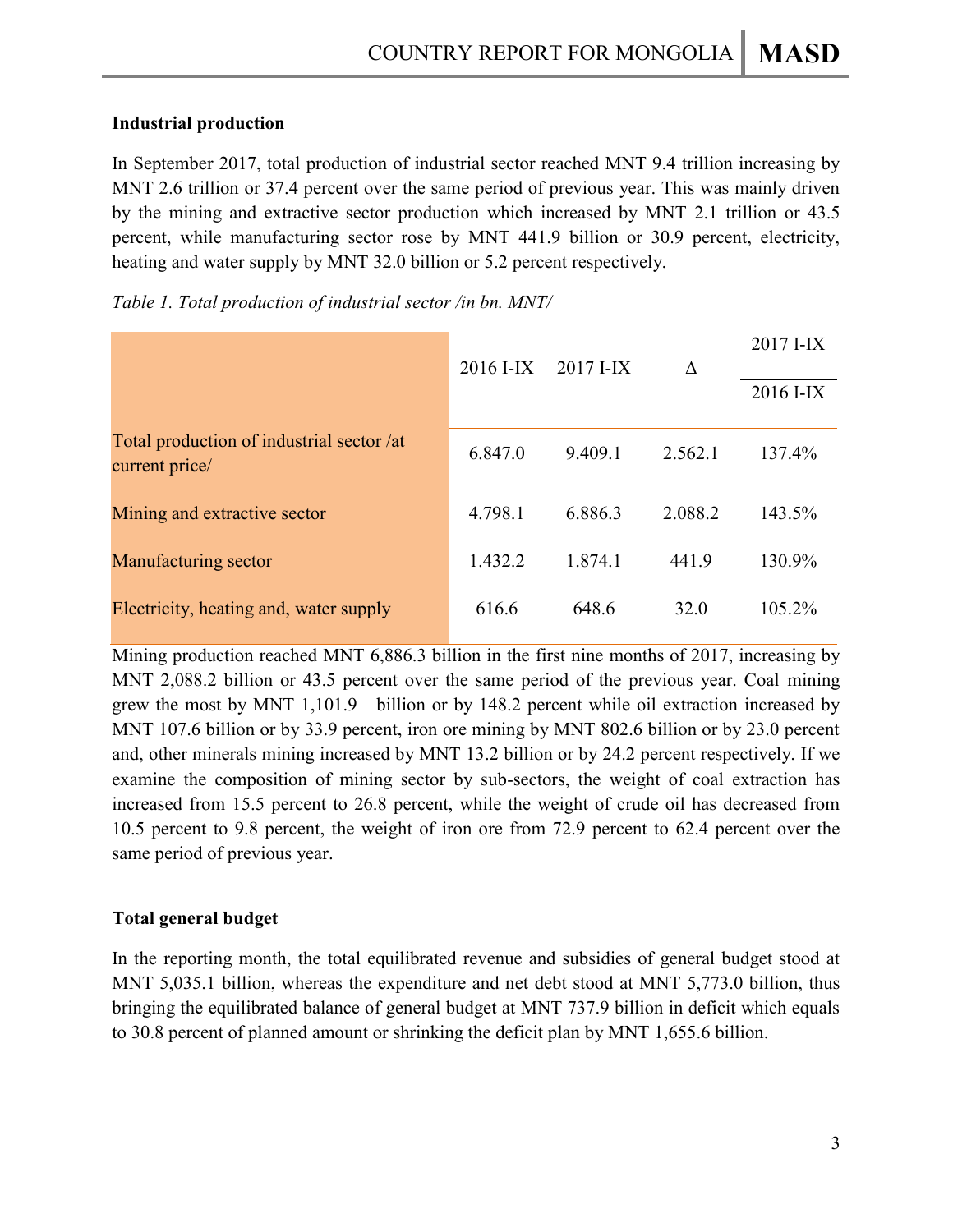

*Graph 5. Total budget /in bn. MNT/*

#### **Foreign trade**

In first nine months of 2017, the total trade turnover reached USD 7,713.6 million, increasing by USD 1,933.2 million or 33.5 percent over the same period of the previous year. The export turnover stood at USD 4,582.9 million, whereas the import turnover reached USD 3,130.8 million. The foreign trade balance has a surplus of USD 1,452.1 million.

*Table 2. Foreign trade /in mn. USD/*

|                | 2014     | 2015    | 2016    | 2017Q3  |
|----------------|----------|---------|---------|---------|
| Total turnover | 11,011.2 | 8,466.8 | 8,274.5 | 7,713.6 |
| Total balance  | 537.9    | 871.8   | 1,558.2 | 1,452.1 |

Export increased by USD 1,250.5 million or 37.5 percent over the same period of the previous year as the growth of mining products export contributed 37.1 percentage points to this increase. The weight of mining products in total export increased by 4.0 percentage points, while manufacturing goods decreased by 3.0 percentage points YOY. Mongolia has exported goods to 62 countries of which 86.2% was with China, 9.9% with UK, 1.0% with Russia making up 97.1% of total export.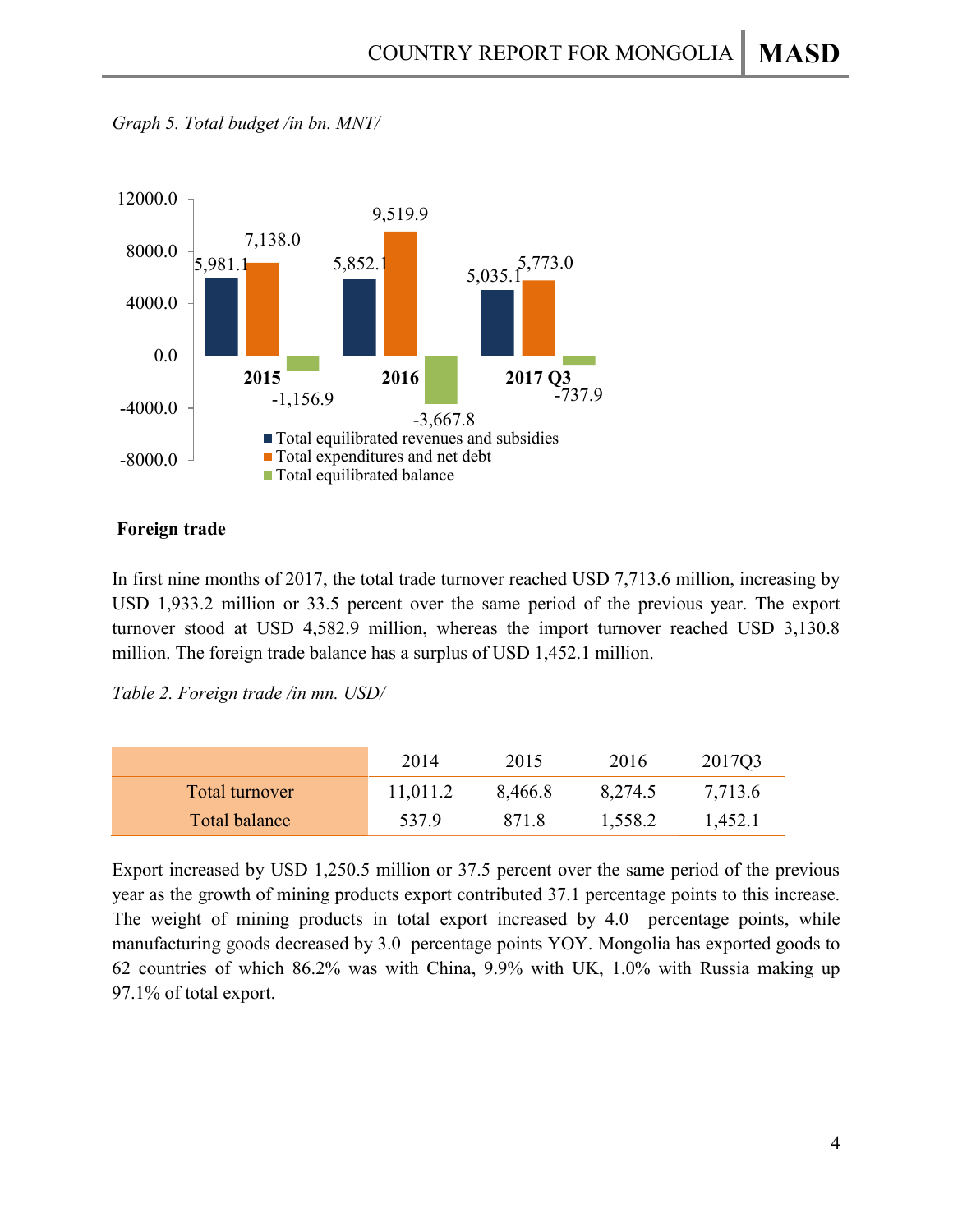

*Graph 6. Export /in mn. USD/*

Total import increased by USD 683.0 million or 27.9% over the same period of the previous year reaching USD 3,130.8 million. The growth of capital goods contributed 15 percentage points, growth of petroleum products 10 percentage points, and growth of consumer goods 3 percentage points respectively. The weight of consumer goods in total import decreased by 5 percentage points over the same period of the previous year, while the weight of petroleum products increased by 4 percentage points. Mongolia has imported goods originating from 152 different countries including the Russian Federation (28.8 %), China (32.0 %), the USA (4.8%), Japan (9.0%), Republic of Korea (4.7 %), and Federal Republic of Germany (2.9%), making up 82.0 percent of total import.



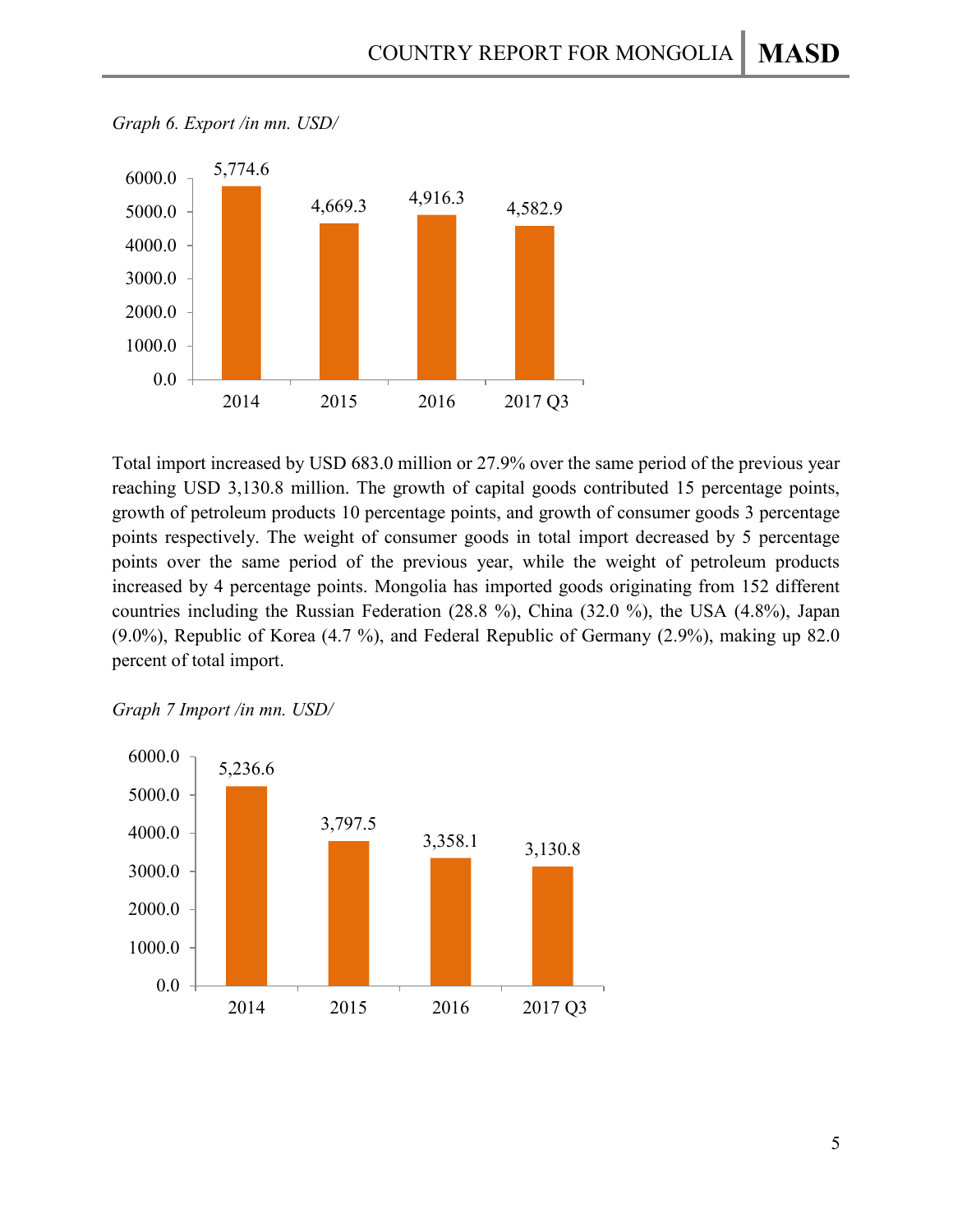### **Exchange rate**

The nominal average MNT/USD exchange rate in September 2017 stood at MNT 2454.29 depreciating by MNT 210.3 or 9.4 percent over the same period of the previous year, and by 0.4 percent over the previous month.

The nominal average MNT/CHY exchange rate in September 2017 stood at MNT 373.78 depreciating by MNT 37.5 or 11.1 percent over the same period of the last year, and by 2.0 percent over the previous month.

*Graph 8 MNT/USD & MNT/CHY exchange rate /in MNT/*



### **Inflation**

At the end of September 2017, consumer goods and services indices rose by 0.2 percent nationwide over the previous month, by 5.3 percent since the beginning of the year and by 5.8 percent over the same period of the previous year, respectively. In September 2017, consumer goods and services indices increased by 5.8 percent over the same period of the previous year, which was mainly due to 10.4 percent increase of transportation, 7.5 percent increase of food and beverages including 31.2 percent of increase potatoes and vegetables, 12.7 percent of increase non-alcoholic beverages, 11.2 percent increase of dairy products and eggs, 7.4 percent of increase housing, electricity and heating including 8.4 percent of increase electricity, heating and other fuels, 5.5 percent of increase educational services including 32.1 percent of increase secondary educational services and 3.5 percent increase of clothing, textile and shoes respectively.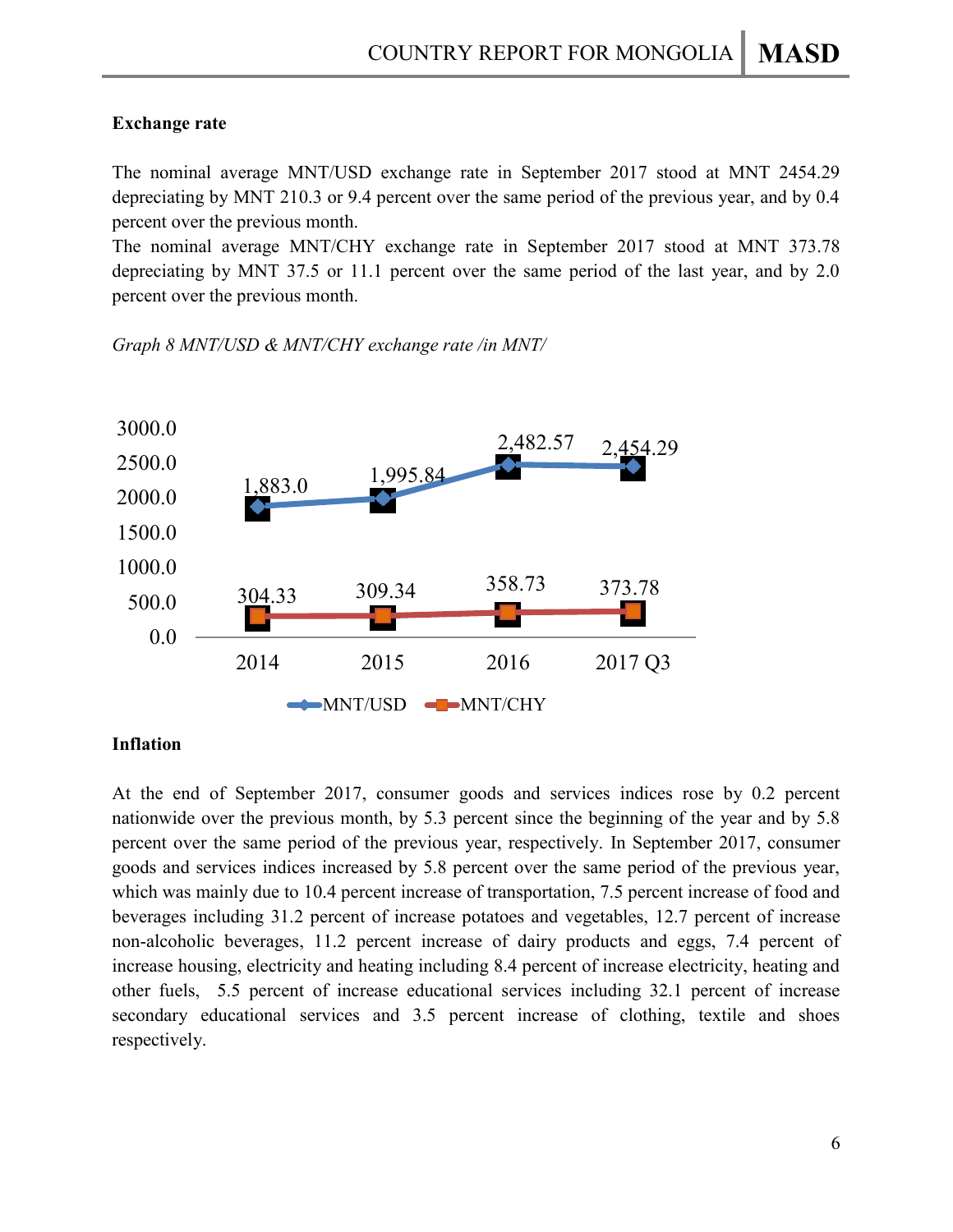



#### **Money**

In September 2017, the money supply reached MNT 14.8 trillion, increasing by 1.5 percent over the previous month, and by 27.6 percent over the same period of the previous year. The growth of money supply was majorly due to growth of deposits in foreign currency. 51.4 percent of M2 comprises from savings in DC, 16.6 percent from savings in foreign currency, and 14.6 percent from current accounts in DC and, 12.9 percent from current accounts in FC, respectively.

*Graph 10. Money supply, M2 /in tn. MNT/*



### **Monetary policy rate**

In September 2017, WAIR on savings denominated in domestic currency was 13.0 percent, increasing by 0.5 percentage points over the last month. WAIR on loans granted in September decreased by 0.2 percentage points from the previous month reaching 19.9 percent. Interbank rate decreased by 0.1 percentage point to from previous month level to 12.1 percent.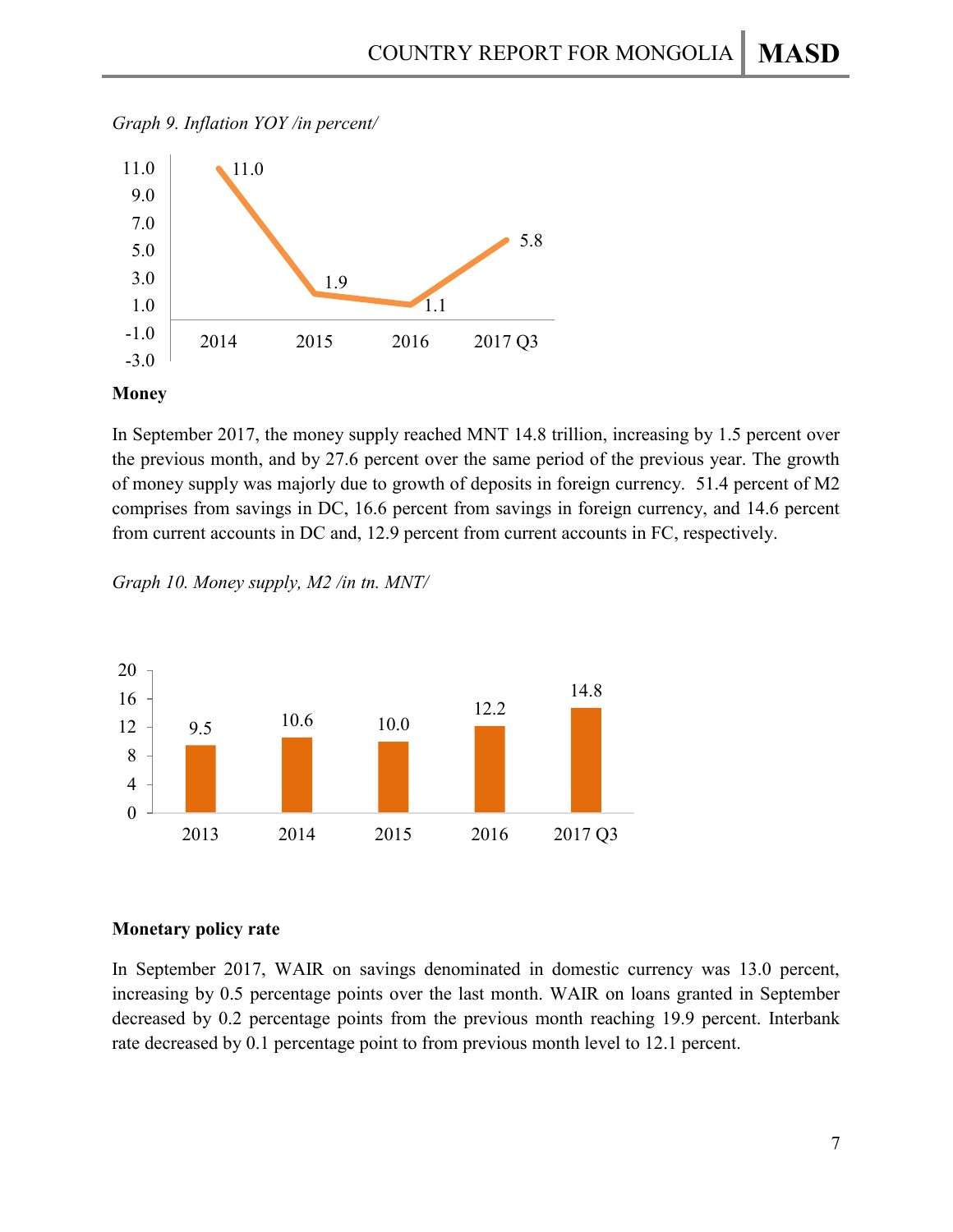



### **Deposits**

When compare the reporting month to the previous month, current account in DC increased by MNT 60.4 billion or by 2.8 percent, and by MNT 792.3 billion or by 50.1 percent over the same period of the previous year. On the other hand, deposits in DC fell by MNT 43.9 billion or 0.6 percent from the last month and rose by MNT 1,759.6 billion or by 31.0 percent over the same period of the previous year. The outstanding amount of deposits in foreign currency rose by MNT 186.7 billion or by 7.7 percent from the previous month and by MNT 161.8 billion or by 6.6 percent over the same period of the last year, while the outstanding amount of current accounts in foreign currency increased by MNT 39.2 billion or 2.1percent from the previous month and by MNT 492.6 billion or by 34.5 percent over the same period of the previous year, respectively.

*Graph 12. Total deposits /in tn. MNT/*



### **Loan**

Total outstanding loans to enterprises, individuals has reached MNT 13.4 trillion in September 2017, posting an increase of MNT 156.5 billion or 1.2 percent over previous month, and an increase of MNT 930.6 billion or 7.4 percent over the same period of previous year.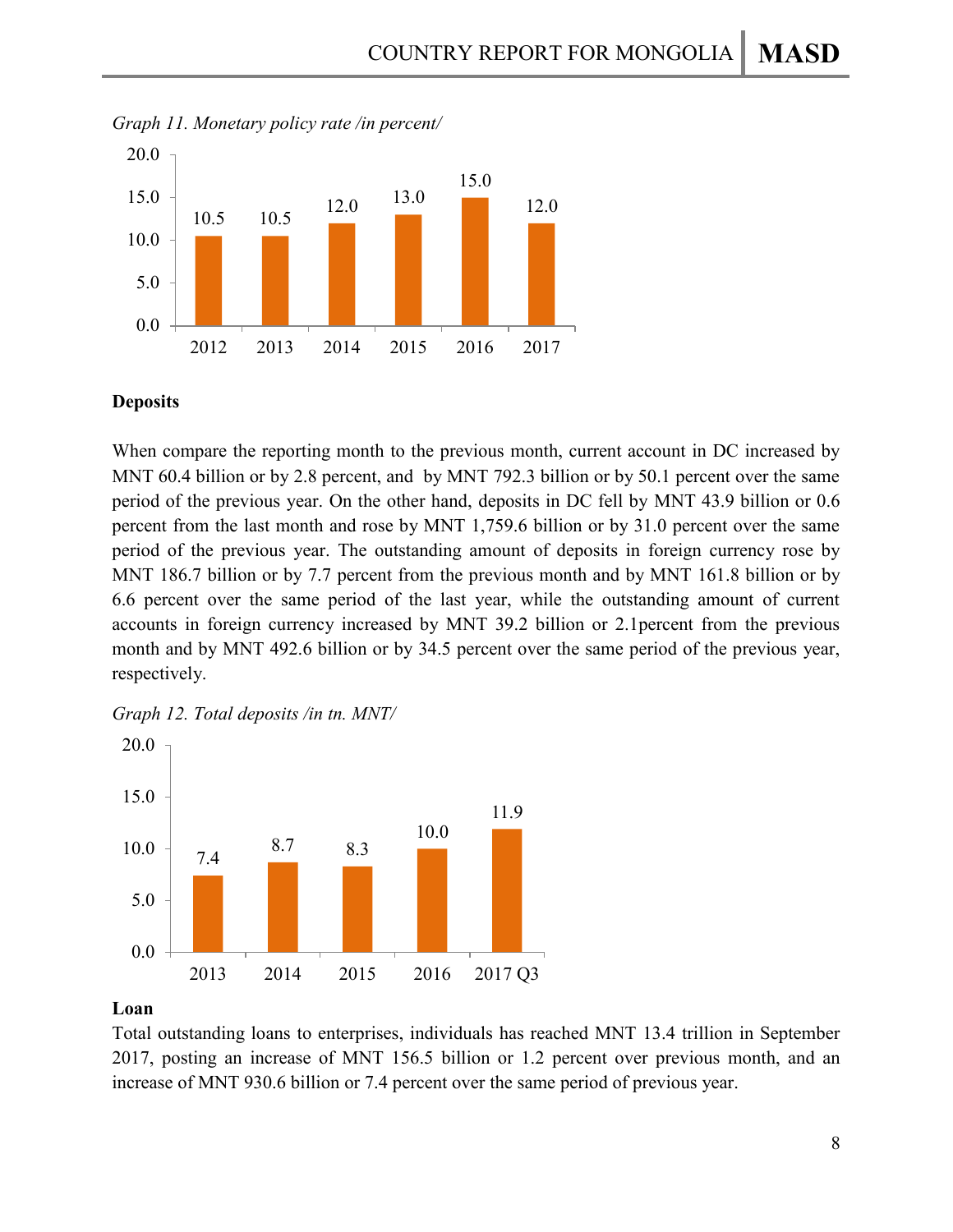

*Graph 13. Total outstanding loan /in tn. MNT/*

In the reporting month, the outstanding part due arrears reached MNT 827.0 billion decreasing by MNT 112.1 billion or 11.9 percent over the previous month, and by MNT 37.9 billion or 4.8 percent over the same period of previous year. The weight of past due arrears in total outstanding loans is 6.2 percent decreasing by 0.9 percentage point over the past month, and by 0.1 percentage point over the same period of previous year.

The non-performing loans reached MNT 1.2 trillion decreasing by MNT 1.7 billion or 0.1 percent over the past month, and by MNT 50.2 billion or 4.5 percent over the same period of previous year. Non-performing loans weight stood at 8.7 percent of the total outstanding loans, decreasing by 0.1 percentage point over the previous month and by 0.3 percentage points over the same period of previous year.





#### **Reserves**

Net foreign reserve of Mongolia has reached USD 1,627.0 million in September 2017, demonstrating an increase of 1.74 percent over the previous month, 25.51 percent increase from the beginning of the year, and 48.94 percent from the same period of previous year. The increase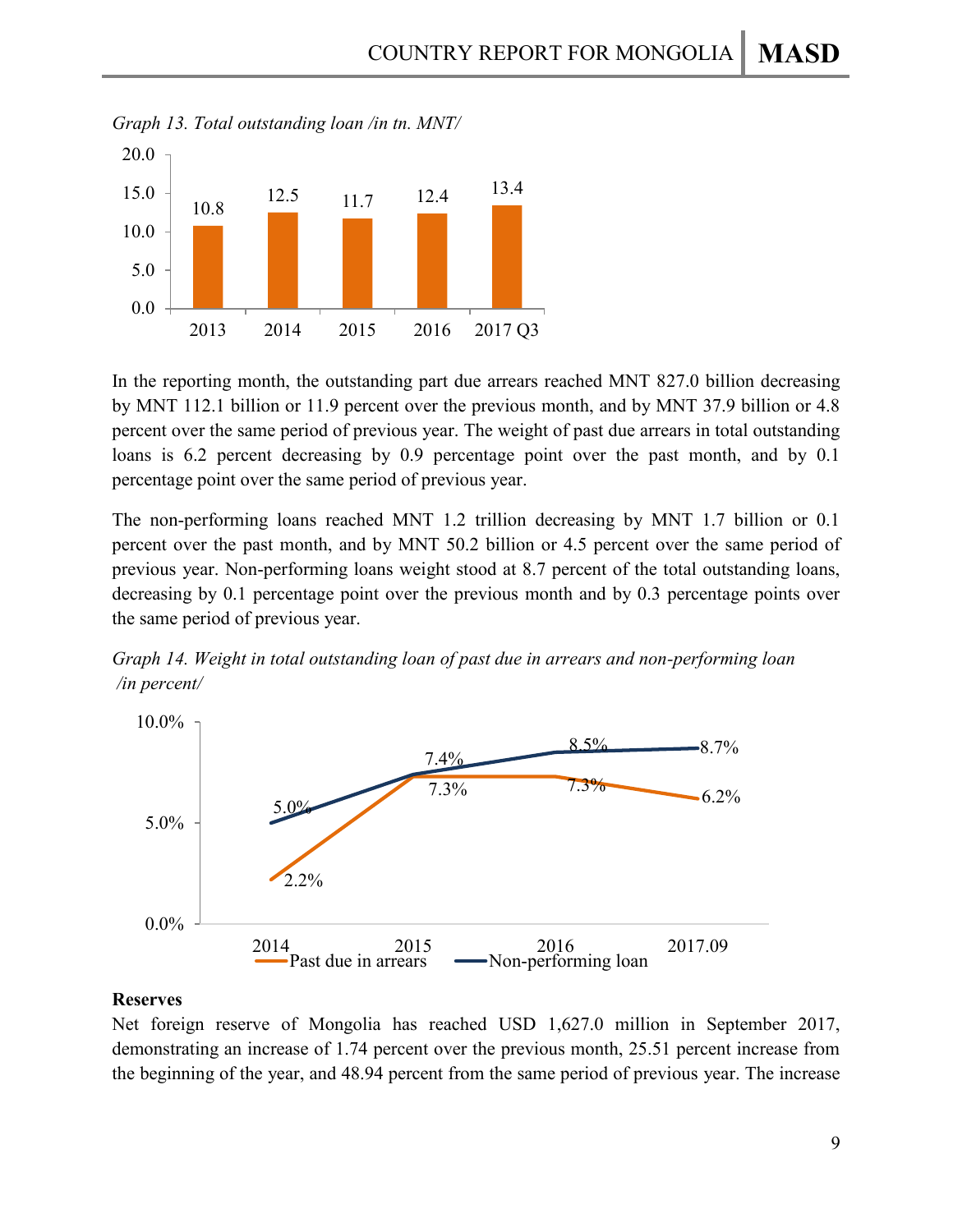in net foreign reserve is due to increased export of the country and increased purchase of gold by Bank of Mongolia to build up foreign reserve.

*Graph 15. Total foreign currency reserves /in mn. USD/*



### **Payment balance**

As of September 2017, the balance of payments aggregated a surplus of USD 201.9 million. Current and capital account balance have experienced a deficit of USD 369.1 million, which USD 277.0 million decrease of deficit or by 43 percent over the same period of the previous year. The change was mainly driven by a decrease in deficit of goods and services account by USD 655.2 million, making a surplus of USD 411.0 million. Financial account balance totaled to a surplus of USD 613.0 million. In the first nine months of 2016, Mongolia had a net borrowing of USD 658.7 million from other countries, while this year the amount totaled to USD 613.0 million. Thus, the net external financing is decreased by USD 45.7 million.

*Graph 16. Payment balance /in mn. USD/*



In September 2017, direct investment reached USD 866.4 million, of which FDI into Mongolia stood at USD 883.7 million. Equity capital reached USD 273.6 million while other capital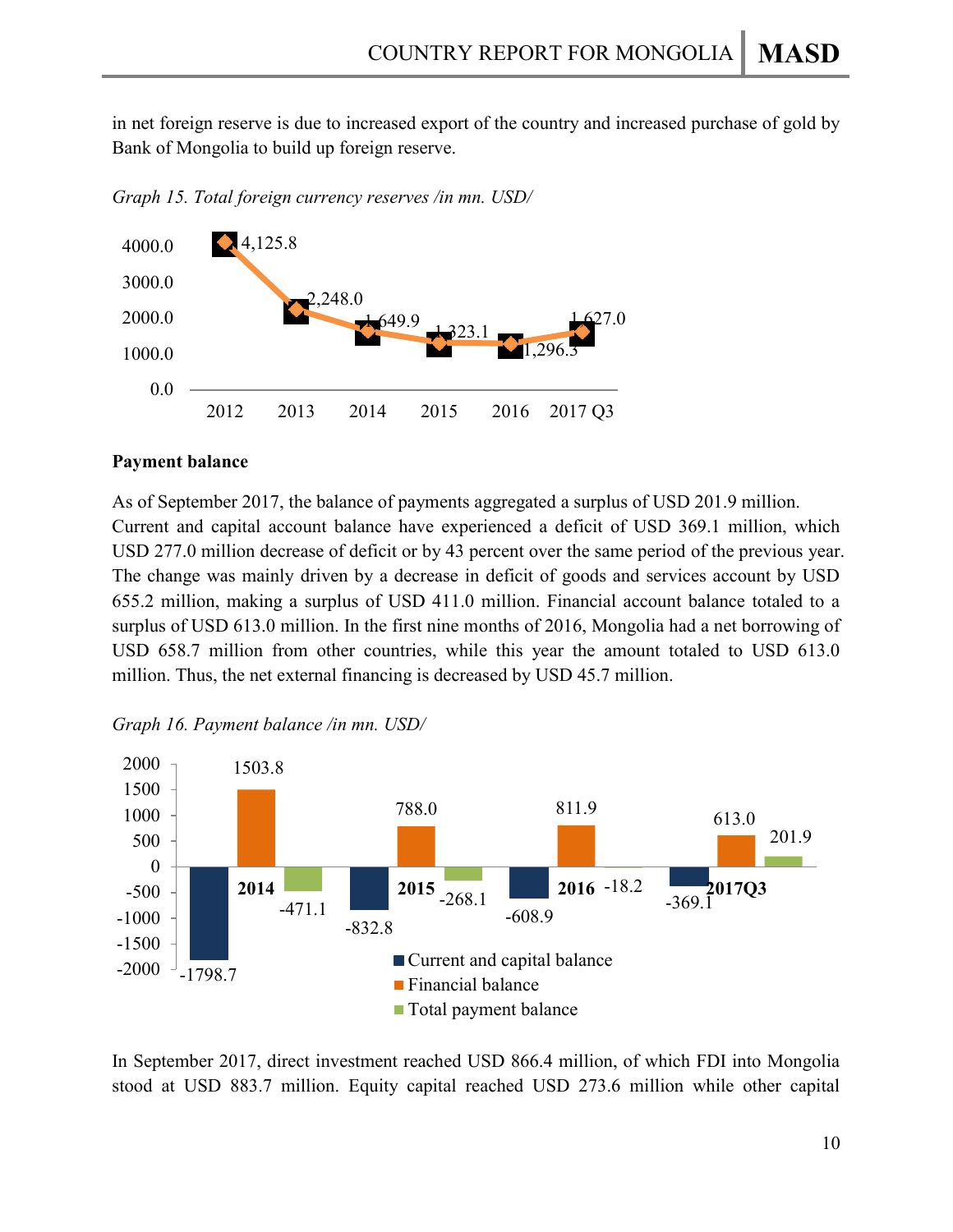reached USD 518.0 million. In the reporting month income worth of USD 92.2 million was reinvested.

*Graph 17. FDI in Mongolia /in mn. USD/*



### **2. Capital Market Performance Of Mongolia /Q3, 2017/**

As the economy recovers, the Mongolia Stock Exchange Top 20 Index, which had been posting negative returns since 2012, has soared 66.7 percent since the start of the year, the highest level since March 2012. Total capitalization of the market, meanwhile, for the first time surpassed the MNT 2.0 trillion (USD 812.35 million) in Q3 2017, increasing by more than 40 percent over last year.



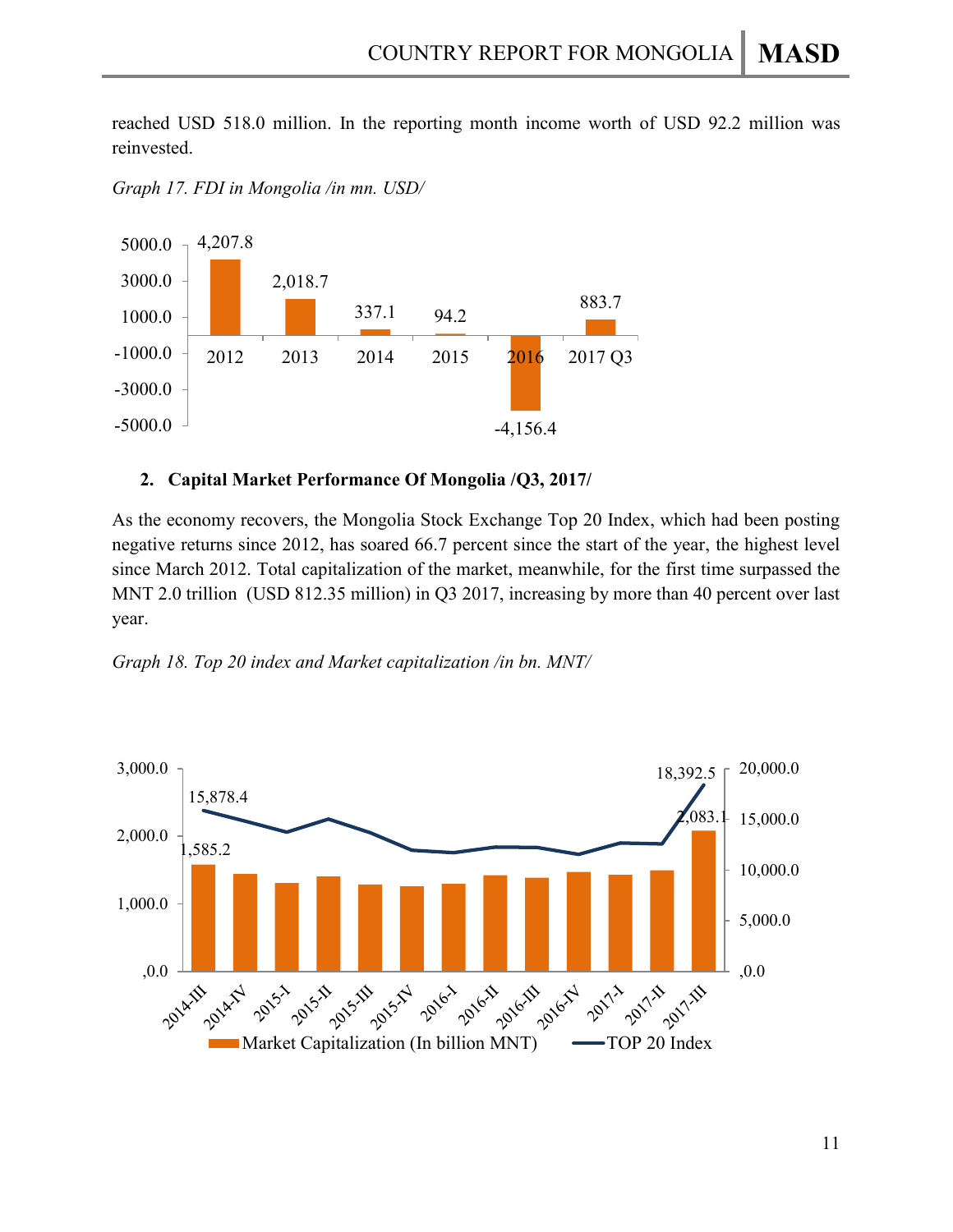### **New Products**

### *Suu Bond*

Suu JSC, the largest dairy factory has issued the largest corporate fixed income since 2011.

*"Itools " JSC IPO*

IT company operating in software development and information technology sector, raising fund for development of the modular data center park. Its IPO oversubscribed 3 times.

*"AND Energy" JSC IPO*

The company is operating in electricity sector. IPO proceed will be used for the extension of factory. It is the first IPO on Mongolian Securities Exchange, which has newly established in 2016. This IPO was also 2 times over subscription.

## **Trade structure of MSE**

If we examine the trade structure, 69.0 percent or majority of it consisted of trade of Government securities on secondary market, while those on initial market remaining 23.0 percent. On the other hand 6.0 percent consisted of shares trade and remaining was company bond trade.

*Graph 19. Trade structure in Q3 2017 /in percent/*

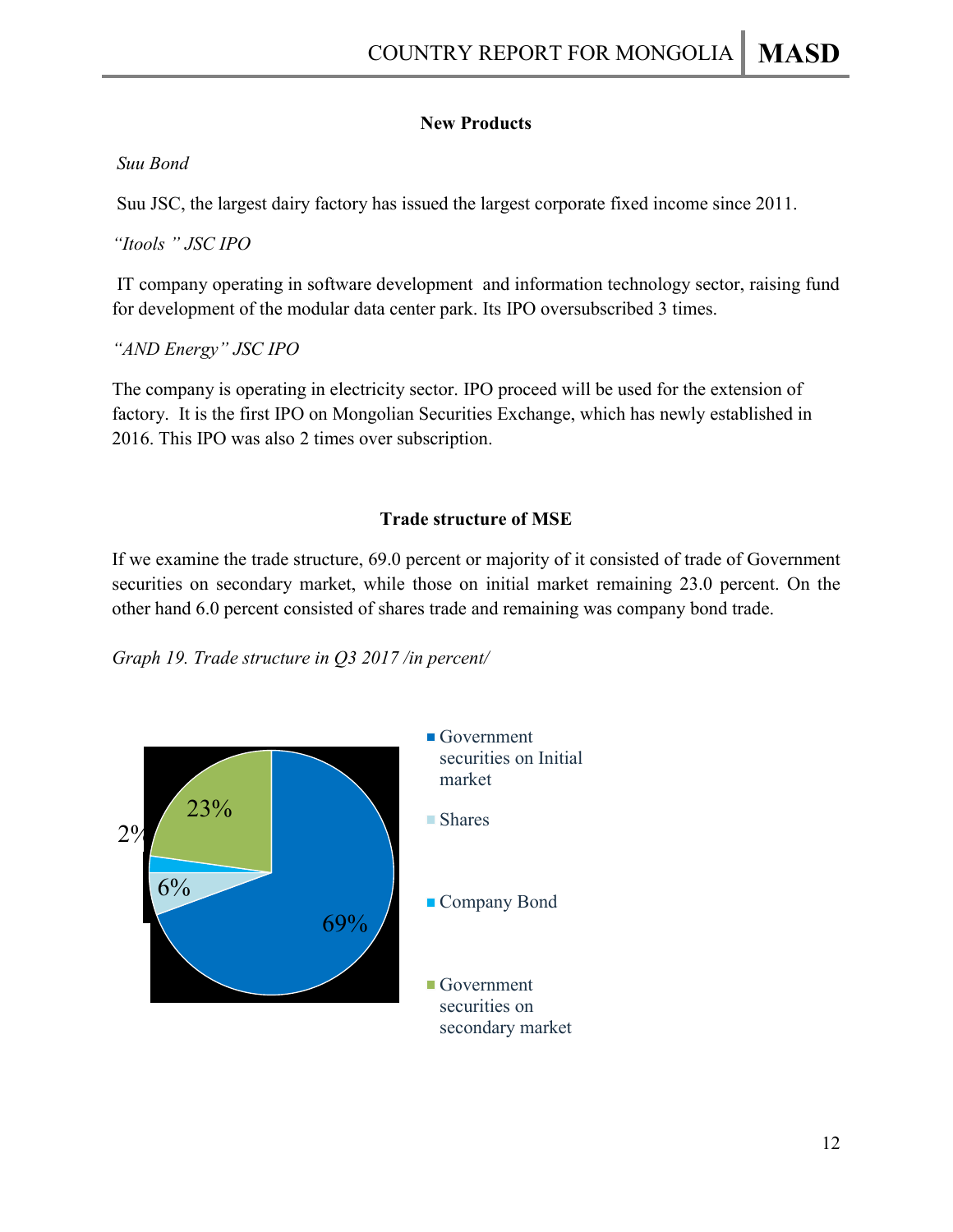### **Number of listed companies**

Number of listed companies on Mongolian Stock Exchange reached 219 in Q3 2017.



*Graph 20. Number of JSCs*

ADB forecasts continued growth for Mongolia's economy at 4% and 3% in 2017 and 2018, respectively, compared to the 2.5% and 2% previously projected.

The World Bank projected to further improve modestly to 3.1 percent in 2018 from about 2.8 percent in 2017 compared to -0.2 percent initially projected, and to accelerate to over 7 percent in 2019 and beyond.

The EBRD has raised its growth forecast for Mongolia by 1.2 percentage points (pp) in 2017 and 0.2 percent in 2018. In May 2017, it had forecasted 1.4 percent growth for 2017 and 2.8 percent for 2018. This means their revised forecast now states Mongolia's real GDP is expected to grow by 2.6 percent in 2017 and 3.0 percent in 2018.

|                          | In May 2017 |      | In September 2017 |      |  |
|--------------------------|-------------|------|-------------------|------|--|
|                          | 2017        | 2018 | 2017              | 2018 |  |
| <b>ADB</b>               | 2.5         | 2.0  | 4.0               | 3.0  |  |
| The World<br><b>Bank</b> | $-0.2$      | 1.8  | 2.8               | 3.1  |  |
| <b>EBRD</b>              | 1.4         | 2.8  | 2.6               | 3.0  |  |
| <b>IMF</b>               | $-0.2$      | 1.8  | 3.3               |      |  |

*Table 3.MongolianeEconomic growth forecasts of International Institutions /in percent/*